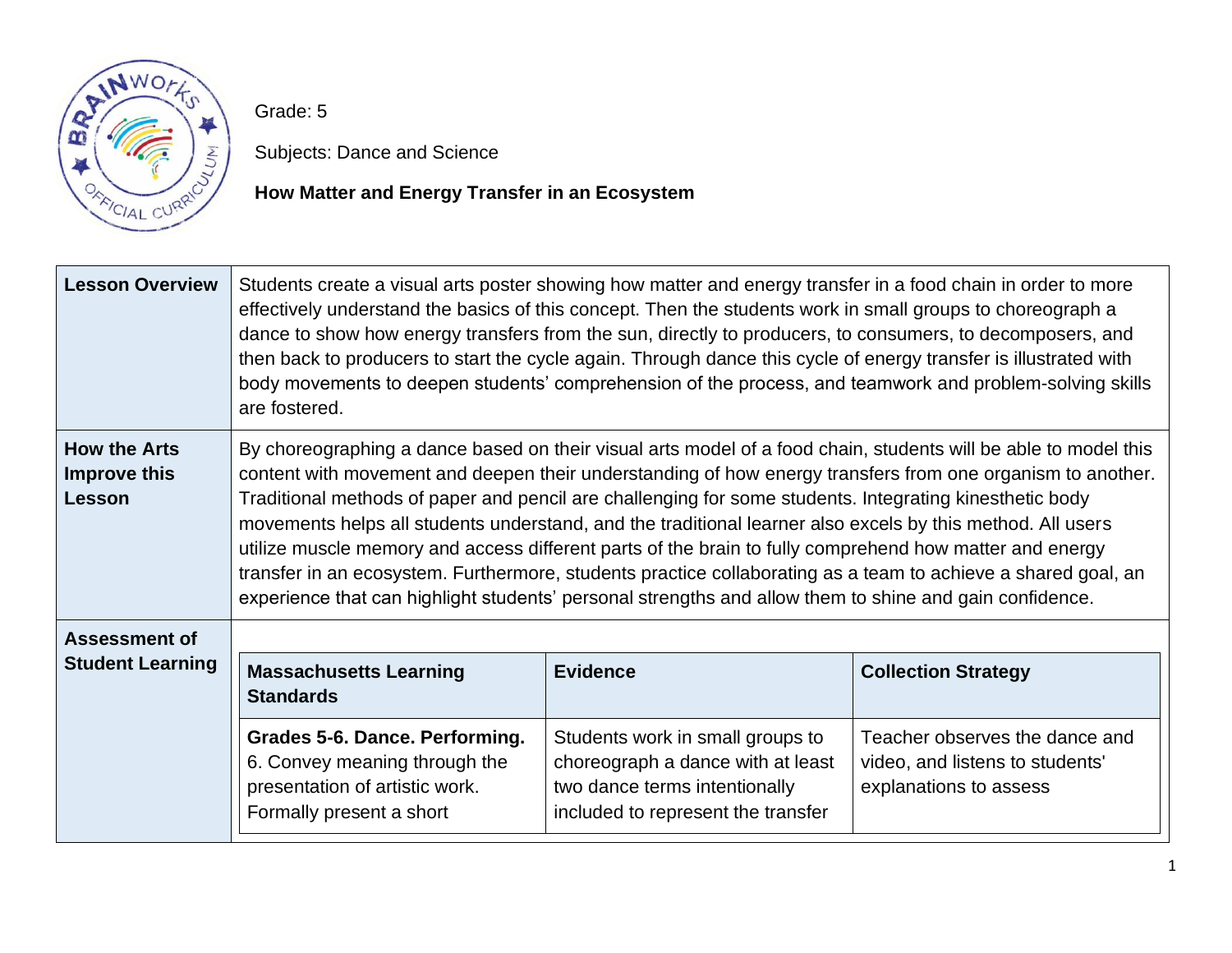|                                      | movement work to an audience, 5-<br>6.D.P.06                                                                                                                                                                                                                                                                                                                                                                                                                                                                                                                             | of matter and energy in an<br>ecosystem.<br>Students perform the dance and<br>explain their choreographic<br>elements and choices.                                                                                                                                                                                                                                                                                                    | understanding, and uses the<br>grading rubric to evaluate.                                                                                                                                                                                         |
|--------------------------------------|--------------------------------------------------------------------------------------------------------------------------------------------------------------------------------------------------------------------------------------------------------------------------------------------------------------------------------------------------------------------------------------------------------------------------------------------------------------------------------------------------------------------------------------------------------------------------|---------------------------------------------------------------------------------------------------------------------------------------------------------------------------------------------------------------------------------------------------------------------------------------------------------------------------------------------------------------------------------------------------------------------------------------|----------------------------------------------------------------------------------------------------------------------------------------------------------------------------------------------------------------------------------------------------|
|                                      | Grade 5. Life Science.<br><b>Ecosystems: Interactions,</b><br><b>Energy, and Dynamics. Develop</b><br>a model to describe the movement<br>of matter among producers,<br>consumers, decomposers, and the<br>air, water, and soil in the<br>environment to (a) show that<br>plants produce sugars and plant<br>materials, (b) show that animals<br>can eat plants and/or other<br>animals for food, and (c) show that<br>some organisms, including fungi<br>and bacteria, break down dead<br>organisms and recycle some<br>materials back to the air and soil.<br>5-LS2-1. | Students create a labeled visual<br>arts poster of a food chain that<br>contains: sun, producer,<br>consumer, secondary consumer,<br>decomposer.<br>Students create a choreographed<br>dance to illustrate the food chain:<br>plants producing sugars, animals<br>eating plants and/or other animals<br>for food, and fungi and/or bacteria<br>breaking down dead organisms to<br>recycle some materials back to the<br>air and soil. | Teacher collects food chain<br>posters to review for accuracy with<br>grading rubric.<br>Teacher observes the dance and<br>video, and listens to students'<br>explanations to assess<br>understanding, and uses the<br>grading rubric to evaluate. |
| <b>Essential</b><br><b>Questions</b> | Where do choreographers get ideas for dances?<br>What influences choice-making in creating choreography?<br>How is energy cyclical?                                                                                                                                                                                                                                                                                                                                                                                                                                      |                                                                                                                                                                                                                                                                                                                                                                                                                                       |                                                                                                                                                                                                                                                    |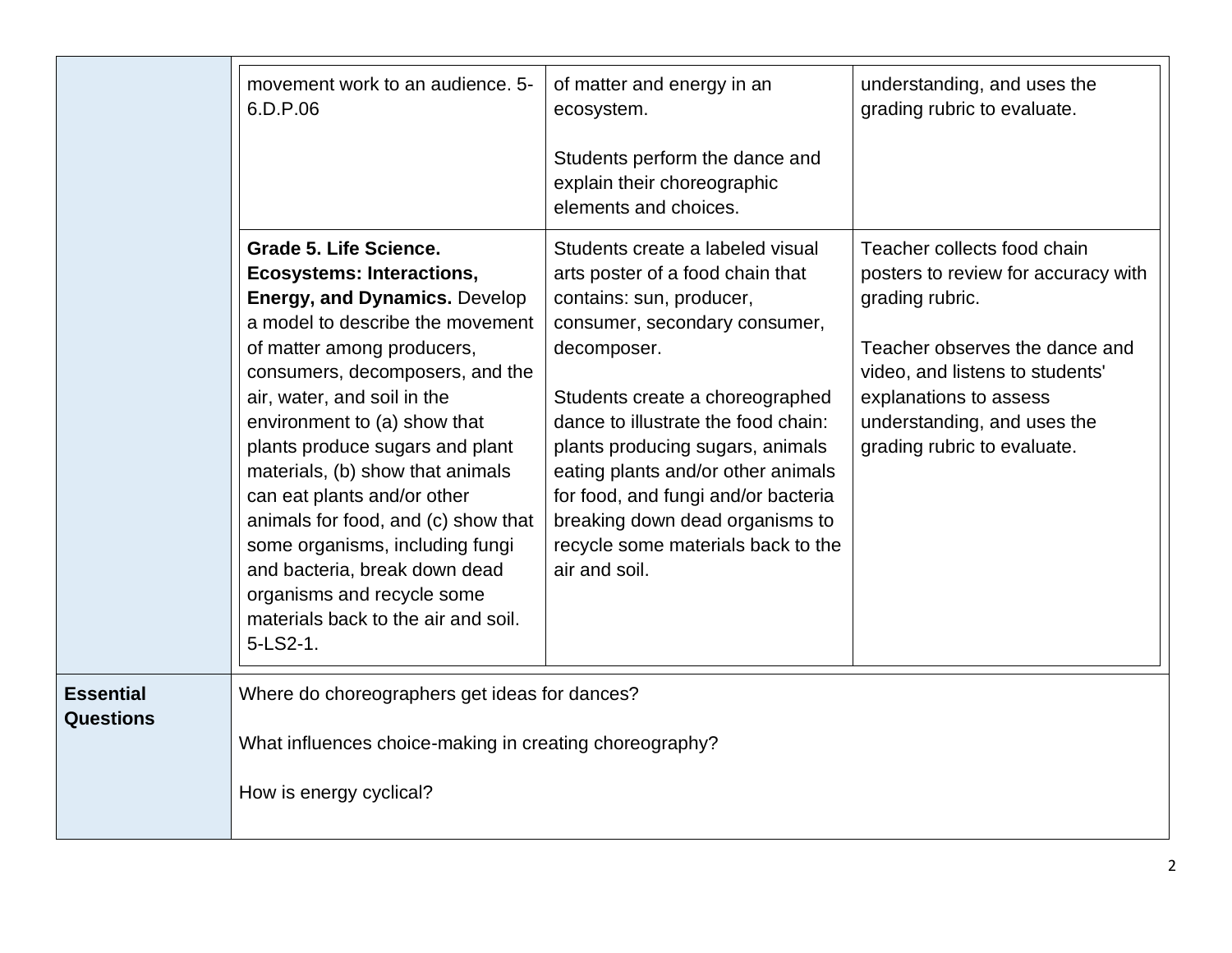|                                               | How do scientists recognize the changes in organisms?                                                                                                                                                                                                                                                                                                                          |  |  |
|-----------------------------------------------|--------------------------------------------------------------------------------------------------------------------------------------------------------------------------------------------------------------------------------------------------------------------------------------------------------------------------------------------------------------------------------|--|--|
| <b>Enduring</b><br><b>Understandings</b>      | Scientists and dancers model content and skills in different ways but can achieve the same goal.                                                                                                                                                                                                                                                                               |  |  |
|                                               | Dancers create movements which express ideas and emotions.                                                                                                                                                                                                                                                                                                                     |  |  |
|                                               | The same concept can be demonstrated in a variety of ways.                                                                                                                                                                                                                                                                                                                     |  |  |
|                                               | Scientists examine cause and effect to see relationships between organisms, and compare organisms to make<br>sense of our world.                                                                                                                                                                                                                                               |  |  |
|                                               | Scientists analyze and recognize how organisms change over time.                                                                                                                                                                                                                                                                                                               |  |  |
| <b>Materials and</b><br><b>Needs</b>          | images of the following: bacteria, sun, plant with green leaves, herbivore, carnivore, mushroom, potato<br>with leaves, sandy soil, loam soil<br>drawing paper or poster board<br>art supplies such as crayons, markers, colored pencils, paint, paintbrushes, magazines, glue<br>chart paper<br>video camera or other recording device<br>space to move around and perform in |  |  |
| <b>Advancing</b><br><b>Vocabulary</b>         | carbon dioxide<br>dance<br>recycle<br>reflect<br>choreography<br>decomposer<br>elements of dance (body, energy,<br>repetition<br>consumer<br>action, space, time)<br>transition<br>cycle<br>photosynthesis<br>unison<br>producer                                                                                                                                               |  |  |
| <b>Support &amp;</b><br><b>Accommodations</b> | Instead of displaying all images in the front of the room, smaller images can be made for groups so that<br>$\bullet$<br>students can refer to them in an up-close manner.                                                                                                                                                                                                     |  |  |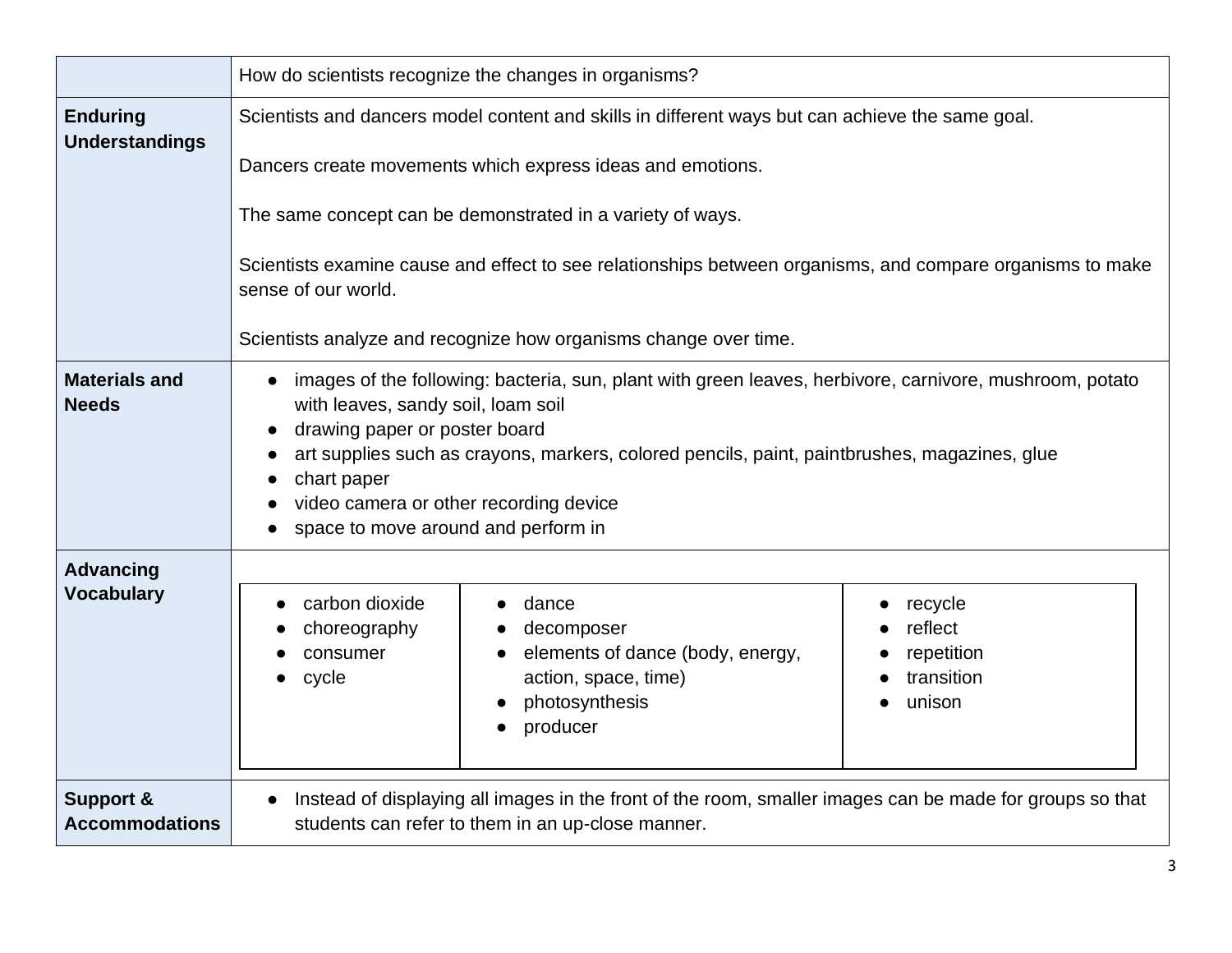| Inspired by<br><b>Universal Design</b><br>for Learning     | • Students, especially those with fine motor delays, can use images of producers, consumers, and<br>decomposers from magazines or printed copies, instead of drawing all elements in their food chain<br>poster.<br>Explain that dance moves can include non-locomotor movements (movements that don't travel across a<br>room) to support students with mobility issues.<br>Vocabulary terms and definitions can be typed and glued into notebooks for students who struggle with<br>taking notes.                                                                                                                                                                                                                                                                                                         |
|------------------------------------------------------------|-------------------------------------------------------------------------------------------------------------------------------------------------------------------------------------------------------------------------------------------------------------------------------------------------------------------------------------------------------------------------------------------------------------------------------------------------------------------------------------------------------------------------------------------------------------------------------------------------------------------------------------------------------------------------------------------------------------------------------------------------------------------------------------------------------------|
| <b>Lesson Plan</b><br><b>Progression</b><br><b>Details</b> | Hook:<br>Show an image of bacteria. Write on the board: How are matter and energy transferred within<br>$\bullet$<br>ecosystems? Ask: "What do you think this is an image of?" Give students an opportunity to share their<br>ideas before revealing that it is bacteria. Ask: "Why do you think bacteria is important to ecosystems?"<br>Have students write claims in their science journals, supported by evidence if possible, and then share<br>with the class. (DOK 2- students predict and infer. DOK 3- students make claims and justify<br>reasoning with examples and/or evidence)                                                                                                                                                                                                                |
|                                                            | Turn and talk:<br>Display images of a sun, a plant, an herbivore, a carnivore, and a decomposer (bacteria, worms, or<br>$\bullet$<br>mushrooms). Say: "Turn and talk to your partner about how these organisms could be related." Walk<br>around and listen to students' discussions. Have volunteers share what they discussed. Guide students<br>to understand that matter and energy transfer from one organism to another when they "eat" or<br>"consume" another organism. (DOK 2- students explain relationships)                                                                                                                                                                                                                                                                                     |
|                                                            | Instruct, brainstorm, and question:<br>Display only the image of the producer (plant). Ask: "How do you think producers, which are plants, get<br>$\bullet$<br>their energy if they don't have mouths to eat? Turn and talk to your partner and discuss the parts of a<br>plant. What are the structures? What are the functions of each structure?" Have volunteers share what<br>they discussed. Guide students to understand that the leaves of the plant absorb energy from the sun,<br>water, and carbon dioxide to produce their own sugars (food) and release oxygen into the air in a<br>process called photosynthesis. Plants are called producers because they produce their own food. On<br>chart paper, have students brainstorm a list of producers. Guide students to observe that all of the |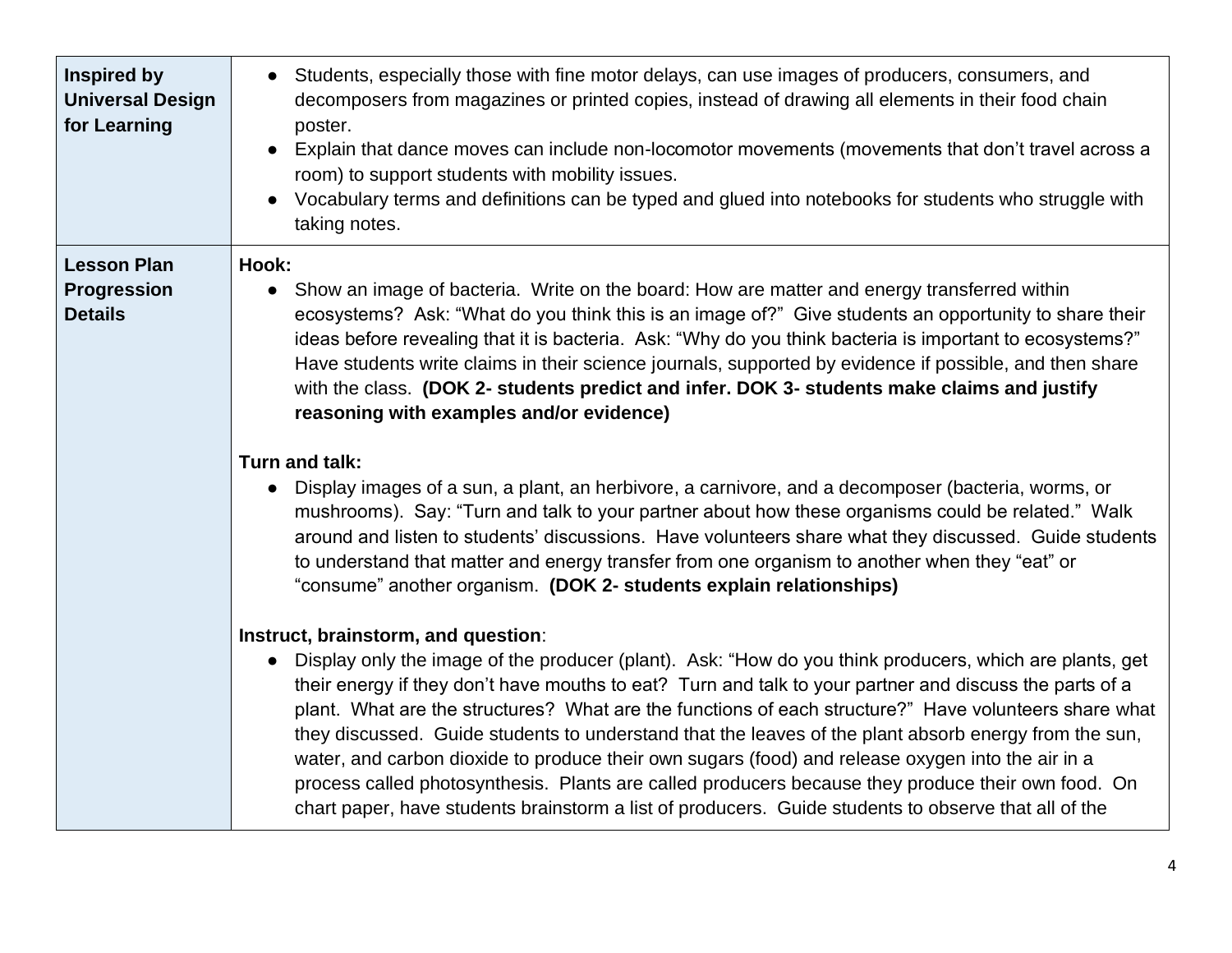plants have some form of green leaf, even potatoes (show image). **(DOK 1- students remember, generate a list of producers. DOK 2- students explain the structures and functions of a plant)**

- On chart paper, have students brainstorm a list of consumers that eat producers. Say: "These are called primary consumers because they eat producers." On another chart paper, have students brainstorm a list of consumers that eat other consumers. Ask: "What do you think these consumers are called? (They are secondary consumers.)" If you want to, or have time, you can continue with another chart paper and make a list of tertiary consumers that eat the secondary consumers. You can also discuss the "top of the food chain." **(DOK 1- students generate lists)**
- Display the image of a mushroom. Ask: "Is this a plant or producer? How do you know? Why is this not a plant or producer? What do you think mushrooms are? How do they fit in the food chain or help matter and energy transfer from one organism to another? What do you think happens to producers and consumers after they die?" Have volunteers share their thoughts. Guide students to understand that all organisms decompose, or break down, after they die. Decomposers help organisms break down matter and turn the matter into nutrients or compost in the soil. They also release carbon dioxide in the air and in the water. Ask: "Why is this helpful to the ecosystem? Which part of the food chain do decomposers help the most directly? What would happen if there were no decomposers?" Show images of sandy soil and loam. Ask: "Which type of soil has more decomposers and how do you know? (The dark decayed matter does.) What will happen if there are more decomposers? (More plants or producers can grow.)" Guide students to understand that decomposers are natural recyclers and help continue the energy transfer cycle. On chart paper, have students brainstorm a list of decomposers. **( DOK 1- students generate lists. DOK 2- students infer and draw conclusions. DOK 3- students use evidence and reasoning to explain claims)**

#### **Make a Model:**

● Ask students: "What is a model?" After the discussion, have students write in their science journals that a scientific model is a conceptual, mathematical, or physical representation of a real-world phenomenon, and it usually shows how something works. Tell students that they are going to create a physical model of a food chain on paper (poster board) and then work in groups to create a conceptual model of a food chain using dance/creative movement. Both will be shared with the class, so they will need to be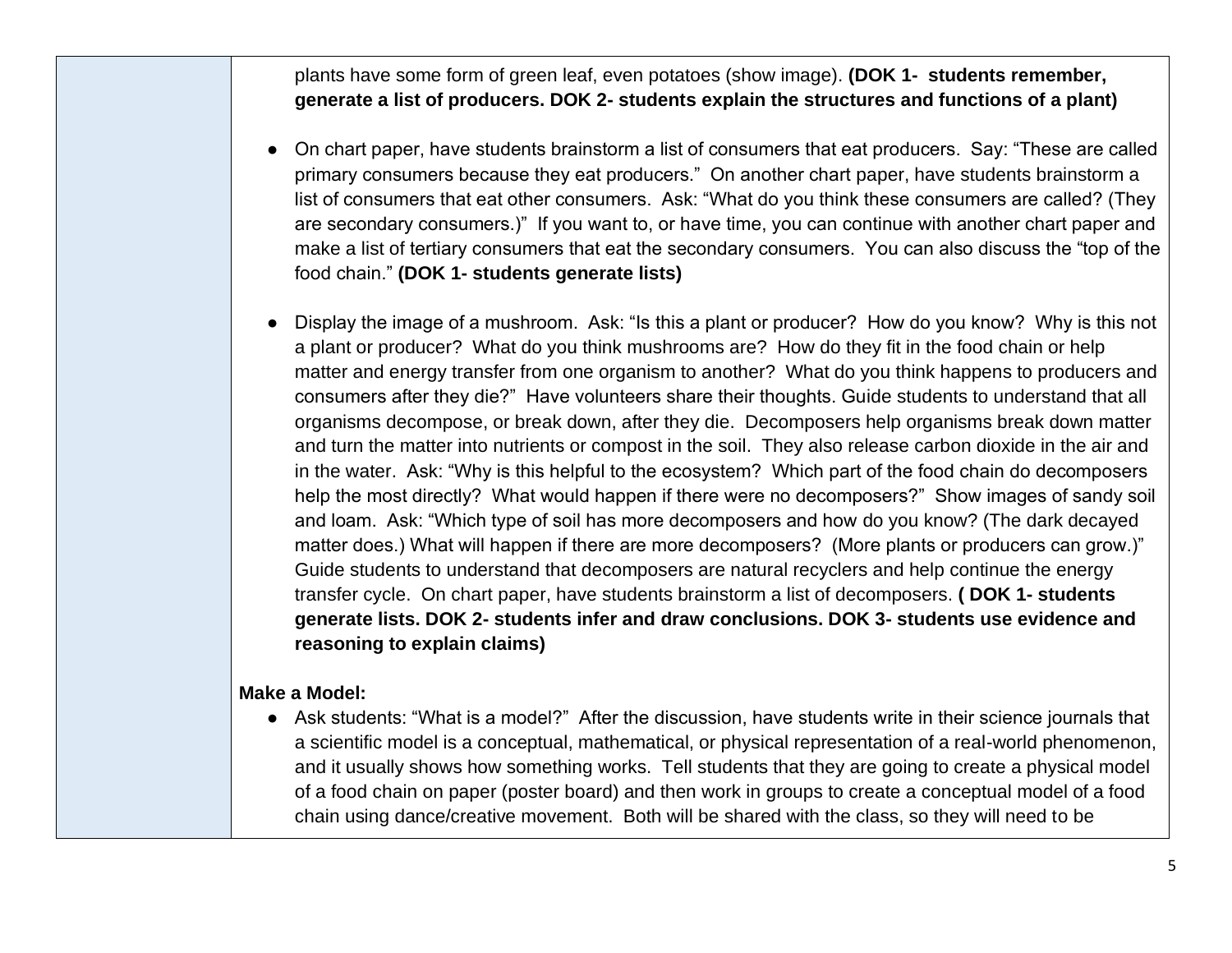prepared to explain their artistic choices using specific dance and science vocabulary. Consider sharing an example of a visual model of a food chain to support understanding.

● Pass out the poster board paper for the food chain posters. Students use the art supplies to illustrate and label all parts in any food chain they desire, but they must include the sun, a producer, a consumer, a secondary consumer, and a decomposer. All elements must be in the correct order to show the flow of the cycle. Encourage students to ask for help if needed, and to support and discuss with classmates while working, if needed. Have students share their posters with the class using science vocabulary. **(DOK 4- students self monitor and use what they have learned about food chains to design their own visual representation of one. DOK 2- students explain their choices to the class)**

## **Learn Dance Vocabulary:**

- Ask students, "What do you already know about dance?" Record responses. Teach dance vocabulary. Display each vocabulary word on chart paper, write the definition, model an example or have a student model an example, and then have students practice the movement(s). Teach students that there are five main elements of dance: body, energy, action, space, and time. An easy way to remember this is by using the acronym BEAST. Teach the vocabulary terms of *repetition* and *unison*. Practice all five elements BEAST, and repetition and unison in a variety of ways. **(DOK 1- students use and define dance terms. DOK 2- students practice a skill)**
	- **Body** the human form is made up of body parts (head, arms, legs, etc.) that can take different shapes.
	- **Energy** relates to the quality of movement, like smooth, sustained, sharp, sudden, or heavy, for example.
	- **Action** relates to actions that the body can make, like those in place (twisting or bending, for example), or those made by traveling (running, leaping, or rolling, for example).
	- **Space** includes space around the room and space around the body, and how the dancing body moves through the space(s).
	- **Time** relates to duration, speed, and timing relationships, like before and after.
	- **Repetition-** a choreographic device where a movement or phrase is intentionally repeated.
	- **Unison** a choreographic device where a group of dancers intentionally do the same movement at the same time.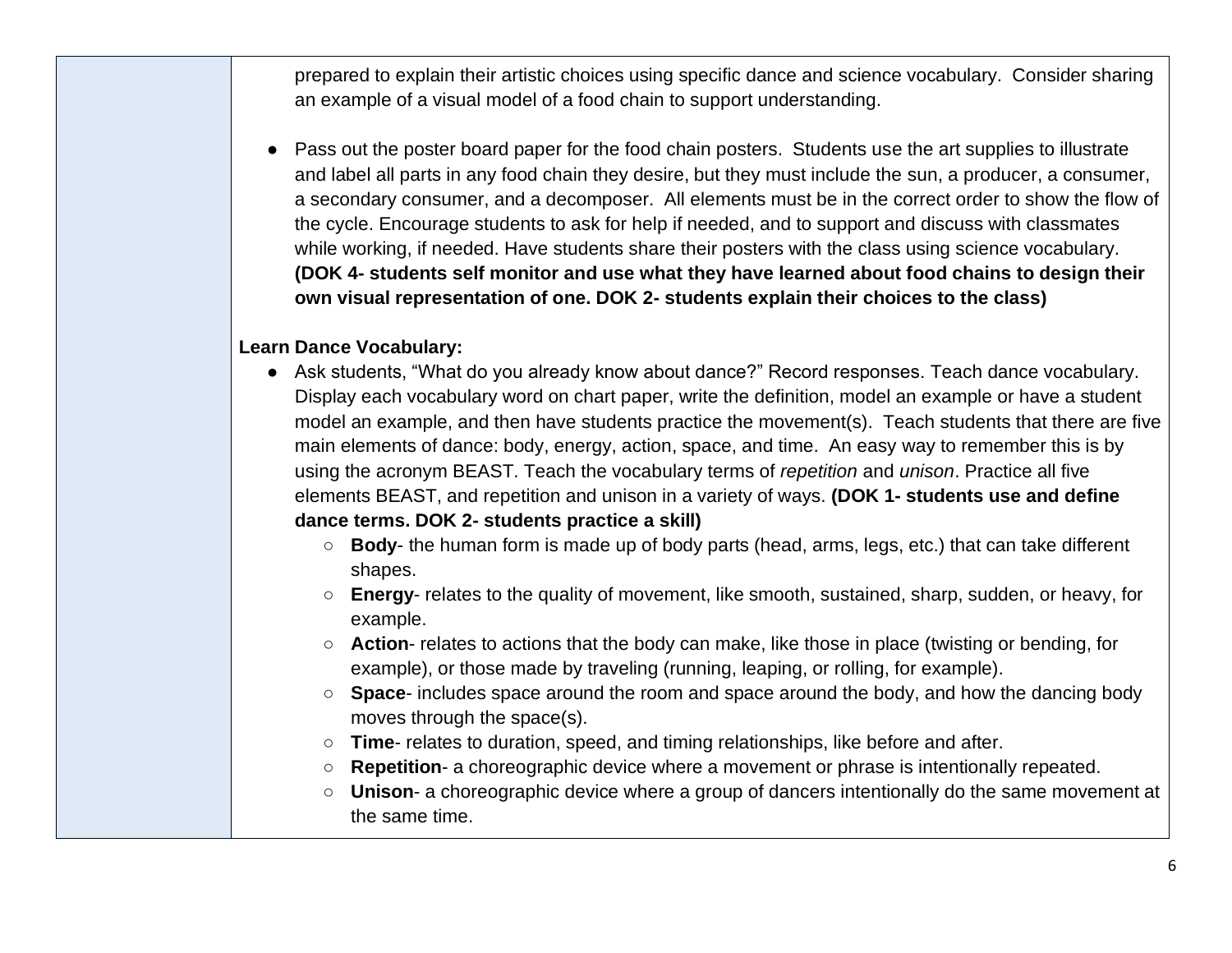## **Create a Choreographed Dance:**

• Divide the students into groups of about four students. Each student should bring their food chain model poster with them as they convene in groups. Say: "As a group, you will choreograph a dance by planning out a sequence of moves to model how matter and energy transfer in an ecosystem. Show plants producing sugars from the sun, animals eating plants and/or other animals for food, and fungi and/or bacteria breaking down dead organisms to recycle some materials back to the air and soil. You may use the posters you made to inspire you, or come up with a completely new idea. You need to choose at least two dance terms to incorporate intentionally into your dance, and you must choreograph some kind of transition in between each part of your food chain so the segments flow together smoothly. For example, you might want to use repetition and move in unison." Give students examples of transitions. Give students time to choreograph their dance. Remind students that they'll need to be prepared to explain their dance to the class, and should plan to take turns as a group when explaining so all group member's voices are heard. **(DOK 4- students self monitor, collaborate, create, problemsolve, and translate knowledge of a food chain from a visual into kinesthetic dance movements)**

## **Perform:**

• Each group performs their dance for the rest of the class, who serves as the audience. Have the audience explain which food chain they think the group is trying to portray and why. Ask them to identify at least two dance elements (BEAST) that they observed and explain how the elements were connected to the food chain. For example, a student might say they observed the student portraying the sun by stretching body limbs out like rays of sun. Stretching can connect to the element of action. The performing group then explains their food chain to the class and how they represented it through their artistic choices. The group then performs the dance a second time. Record the dance using a recording device. **(DOK 3- students critique and respond to the dances).**

## **Journal and Reflect:**

● After all the groups have performed twice, have students self-critique their dance by writing in their journals. Ask students to respond to these questions: What was your group's food chain? Was the food chain clear to the audience, and why do you think this? How successful was your group in incorporating chosen dance elements into the choreography? Why? If you could change and improve your dance,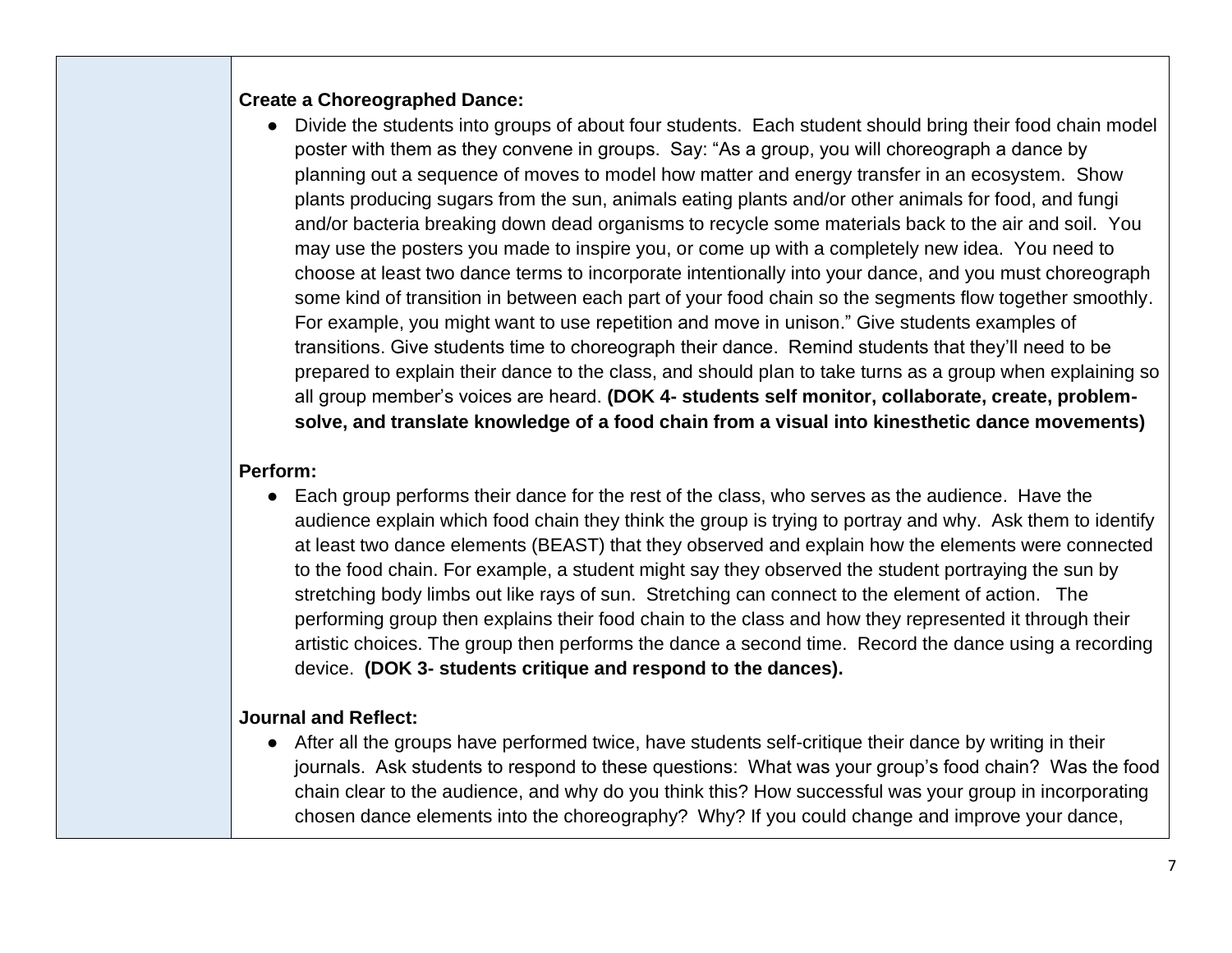|                |                  | what would you do differently and why? (DOK 3- self evaluate and analyze)                                                                                                                                                                                                                                                                                                                                           |  |
|----------------|------------------|---------------------------------------------------------------------------------------------------------------------------------------------------------------------------------------------------------------------------------------------------------------------------------------------------------------------------------------------------------------------------------------------------------------------|--|
| <b>Revise:</b> |                  | • Give students time to work in their groups to incorporate new changes into their choreography, based on<br>their written reflections. Show the video recording of the original dance and then have each group<br>perform their new dance. Have the group explain their changes, if any, or state why they chose not to<br>change anything. (DOK 3- students use self-critiques and audience-critiques to revise). |  |
|                |                  | <b>Wrap-Up Discussion:</b><br>• Ask: "How do matter and energy transfer in an ecosystem? How did the models and strategies we<br>explored help you learn and remember, and why?" (DOK 3- students assess what they have learned<br>with examples and evidence)                                                                                                                                                      |  |
|                | <b>Resources</b> | Bacteria. (n.d.). Getty images. Retrieved December 30, 2020, from<br>https://www.gettyimages.com/photos/bacteria?phrase=bacteria&sort=mostpopular                                                                                                                                                                                                                                                                   |  |
|                |                  | Dance. (n.d.). The Kennedy Center. Retrieved December 30, 2020, from https://www.kennedy-<br>center.org/education/resources-for-educators/classroom-resources/collections/collections/dance/                                                                                                                                                                                                                        |  |
|                |                  | Dance elements. (n.d.). Printable worksheets. Retrieved December 30, 2020 from<br>https://printableworksheets.in/worksheet/dance-vocabulary                                                                                                                                                                                                                                                                         |  |
|                |                  | Mushrooms growing. (n.d.). Getty images. Retrieved December 30, 2020, from<br>https://www.gettyimages.com/photos/mushrooms-growing?phrase=mushrooms%20growing&sort=mostpopular                                                                                                                                                                                                                                      |  |
|                |                  | Potato with leaves. (n.d.). Getty images. Retrieved December 30, 2020, from<br>https://www.gettyimages.com/photos/potato-with-leaves?phrase=potato%20with%20leaves&sort=mostpopular                                                                                                                                                                                                                                 |  |
|                |                  | Sandy soil. (n.d.). Getty images. Retrieved December 30, 2020, from<br>https://www.gettyimages.com/photos/sandy-soil?phrase=sandy%20soil&sort=mostpopular                                                                                                                                                                                                                                                           |  |
|                |                  |                                                                                                                                                                                                                                                                                                                                                                                                                     |  |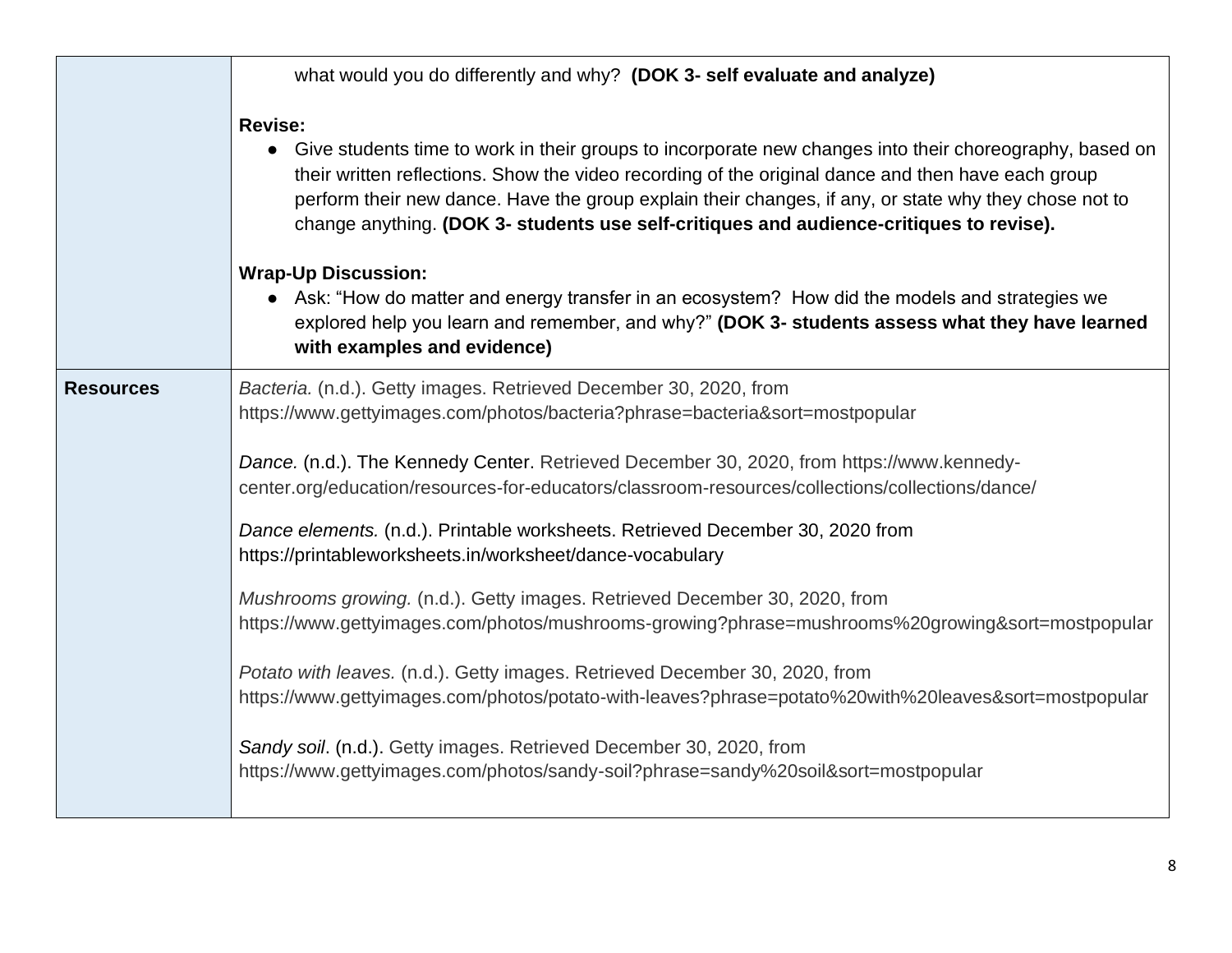|                 | Soil with compost. (n.d.). Getty images. Retrieved December 30, 2020, from<br>https://www.gettyimages.com/photos/soil-with-compost?phrase=soil%20with%20compost&sort=mostpopular |                                                                                                                                                                                                     |                                                                                                                                                                                                      |                                                                                                                                                                                                                                      |                                                                                                                                                                                                                                                |
|-----------------|----------------------------------------------------------------------------------------------------------------------------------------------------------------------------------|-----------------------------------------------------------------------------------------------------------------------------------------------------------------------------------------------------|------------------------------------------------------------------------------------------------------------------------------------------------------------------------------------------------------|--------------------------------------------------------------------------------------------------------------------------------------------------------------------------------------------------------------------------------------|------------------------------------------------------------------------------------------------------------------------------------------------------------------------------------------------------------------------------------------------|
| <b>Appendix</b> | <b>Grading Rubric for Poster:</b>                                                                                                                                                |                                                                                                                                                                                                     |                                                                                                                                                                                                      |                                                                                                                                                                                                                                      |                                                                                                                                                                                                                                                |
|                 | <b>Criteria</b>                                                                                                                                                                  | <b>Exceeds</b><br><b>Expectations</b>                                                                                                                                                               | <b>Meets</b><br><b>Expectations</b>                                                                                                                                                                  | <b>Needs</b><br>Improvement                                                                                                                                                                                                          | <b>Developing</b>                                                                                                                                                                                                                              |
|                 | <b>Illustration: Student</b><br>creates a visual<br>poster of a food<br>chain that contains:<br>sun, producer,<br>consumer,<br>secondary<br>consumer, and<br>decomposer.         | The food chain is<br>complete, showing<br>sun, producer,<br>consumer,<br>secondary<br>consumer, and<br>decomposer. All<br>elements are in the<br>correct order to<br>show the flow of the<br>cycle. | The food chain is<br>complete, showing<br>sun, producer,<br>consumer,<br>secondary<br>consumer, and<br>decomposer. Most<br>elements are in the<br>correct order to<br>show the flow of the<br>cycle. | The food chain is<br>not complete, as it<br>lacks one of these<br>elements: sun,<br>producer,<br>consumer,<br>secondary<br>consumer, or<br>decomposer.<br>Elements are not<br>the correct order to<br>show the flow of the<br>cycle. | The food chain is<br>not complete, as it<br>lacks more than one<br>of these elements:<br>sun, producer,<br>consumer,<br>secondary<br>consumer, or<br>decomposer.<br>Elements are not<br>the correct order to<br>show the flow of the<br>cycle. |
|                 | Labeling: Student<br>labels all elements<br>in the food chain on<br>the poster.<br><b>Grading Rubric for Group Dance:</b>                                                        | The viewer can<br>understand the food<br>chain because all<br>elements are<br>labeled accurately.                                                                                                   | The viewer can<br>understand the food<br>chain because<br>nearly all elements<br>are labeled<br>accurately.                                                                                          | The viewer<br>hesitates to<br>understand the food<br>chain because only<br>some elements are<br>labeled accurately.                                                                                                                  | The viewer cannot<br>understand the food<br>chain because few<br>or no elements are<br>labeled accurately.                                                                                                                                     |
|                 |                                                                                                                                                                                  |                                                                                                                                                                                                     |                                                                                                                                                                                                      |                                                                                                                                                                                                                                      |                                                                                                                                                                                                                                                |
|                 | <b>Criteria</b>                                                                                                                                                                  | <b>Exceeds</b>                                                                                                                                                                                      | <b>Meets</b>                                                                                                                                                                                         | <b>Needs</b>                                                                                                                                                                                                                         | <b>Developing</b>                                                                                                                                                                                                                              |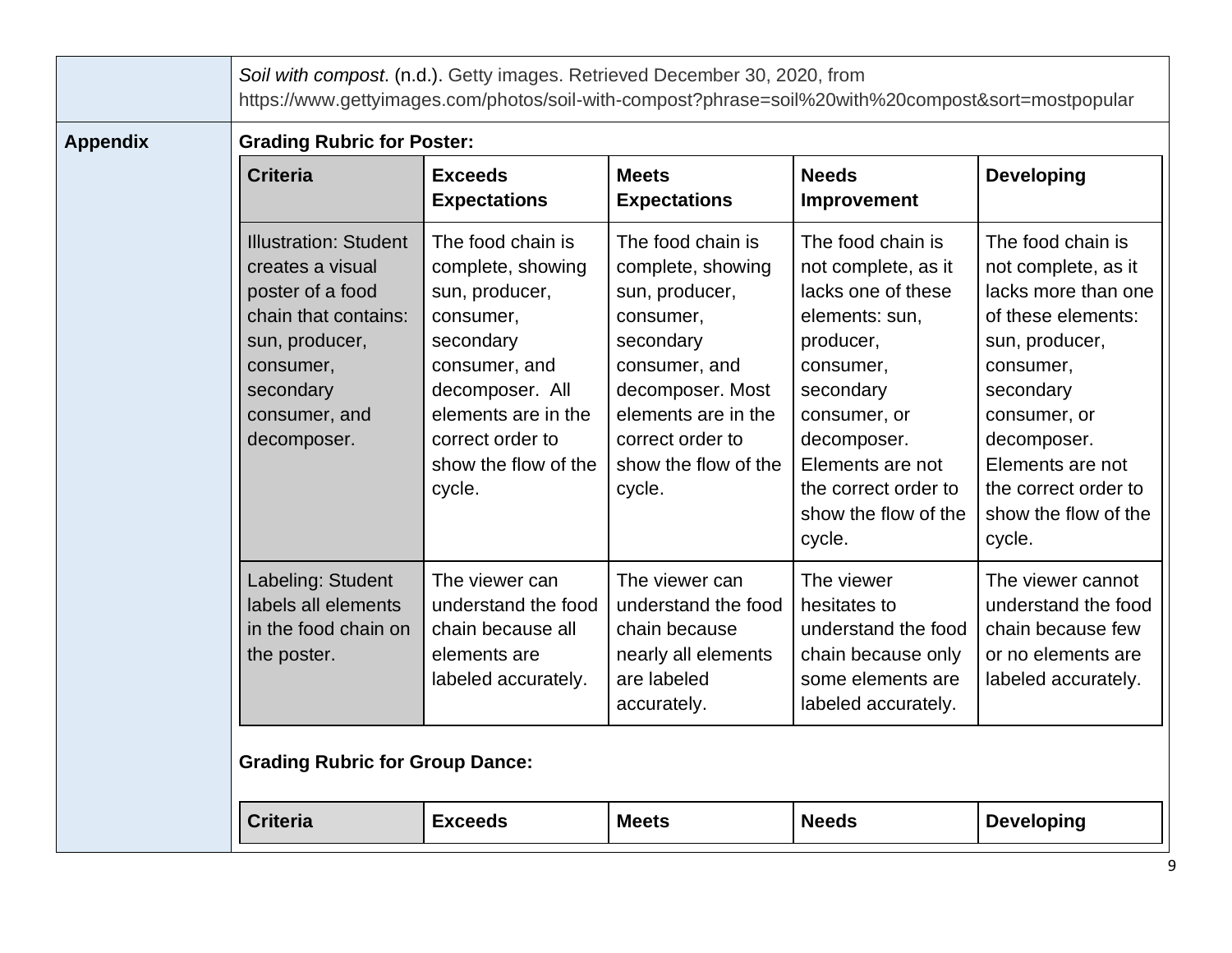|                     | <b>Expectations</b>   | <b>Expectations</b>   | Improvement            |                        |
|---------------------|-----------------------|-----------------------|------------------------|------------------------|
| Creating and        | The group's           | The group's           | The group's            | The group's            |
| Performing: Student | choreographed         | choreographed         | choreographed          | choreographed          |
| groups create and   | dance clearly         | dance illustrated the | dance illustrated      | dance illustrated      |
| perform a           | illustrated the       | chosen food chain's   | part of the chosen     | part of the chosen     |
| choreographed       | chosen food chain's   | transfer of matter    | food chain's transfer  | food chain's transfer  |
| dance to illustrate | transfer of matter    | and energy by         | of matter and          | of matter and          |
| the food chain and  | and energy by         | showing: plants       | energy by showing      | energy by showing      |
| transfer of matter  | showing: plants       | producing sugars      | most of these          | few or none of         |
| and energy.         | producing sugars      | from sun, animals     | elements: plants       | these elements:        |
|                     | from sun, animals     | eating plants and/or  | producing sugars       | plants producing       |
|                     | eating plants and/or  | other animals, and    | from sun, animals      | sugars from sun,       |
|                     | other animals, and    | fungi and/or          | eating plants and/or   | animals eating         |
|                     | fungi and/or          | bacteria breaking     | other animals, and     | plants and/or other    |
|                     | bacteria breaking     | down dead             | fungi and/or           | animals, and fungi     |
|                     | down dead             | organisms to          | bacteria breaking      | and/or bacteria        |
|                     | organisms to          | recycle materials     | down dead              | breaking down dead     |
|                     | recycle materials     | back to air and soil. | organisms to           | organisms to           |
|                     | back to air and soil. | There was use of at   | recycle materials      | recycle materials      |
|                     | There was             | least 2 of the 5      | back to air and soil.  | back to air and soil.  |
|                     | intentional and       | dance elements, but   | It is unclear if there | It is unclear if there |
|                     | recognizable use of   | they were             | was use of at least    | was use of at least    |
|                     | at least 2 of the 5   | recognizable with     | 2 of the 5 dance       | 2 of the 5 dance       |
|                     | dance elements.       | some hesitation.      | elements.              | elements.              |
|                     | Transitions in        | Transitions in        | Transitions in         | <b>Transitions in</b>  |
|                     | between each part     | between each part     | between each part      | between each part      |
|                     | of the food chain     | of the food chain     | of the food chain      | of the food chain      |
|                     | were present so       | were present but      | were present but       | were not present.      |
|                     | segments flowed       | could have been       | could have been        |                        |
|                     | together smoothly.    | smoother between      | smoother between       |                        |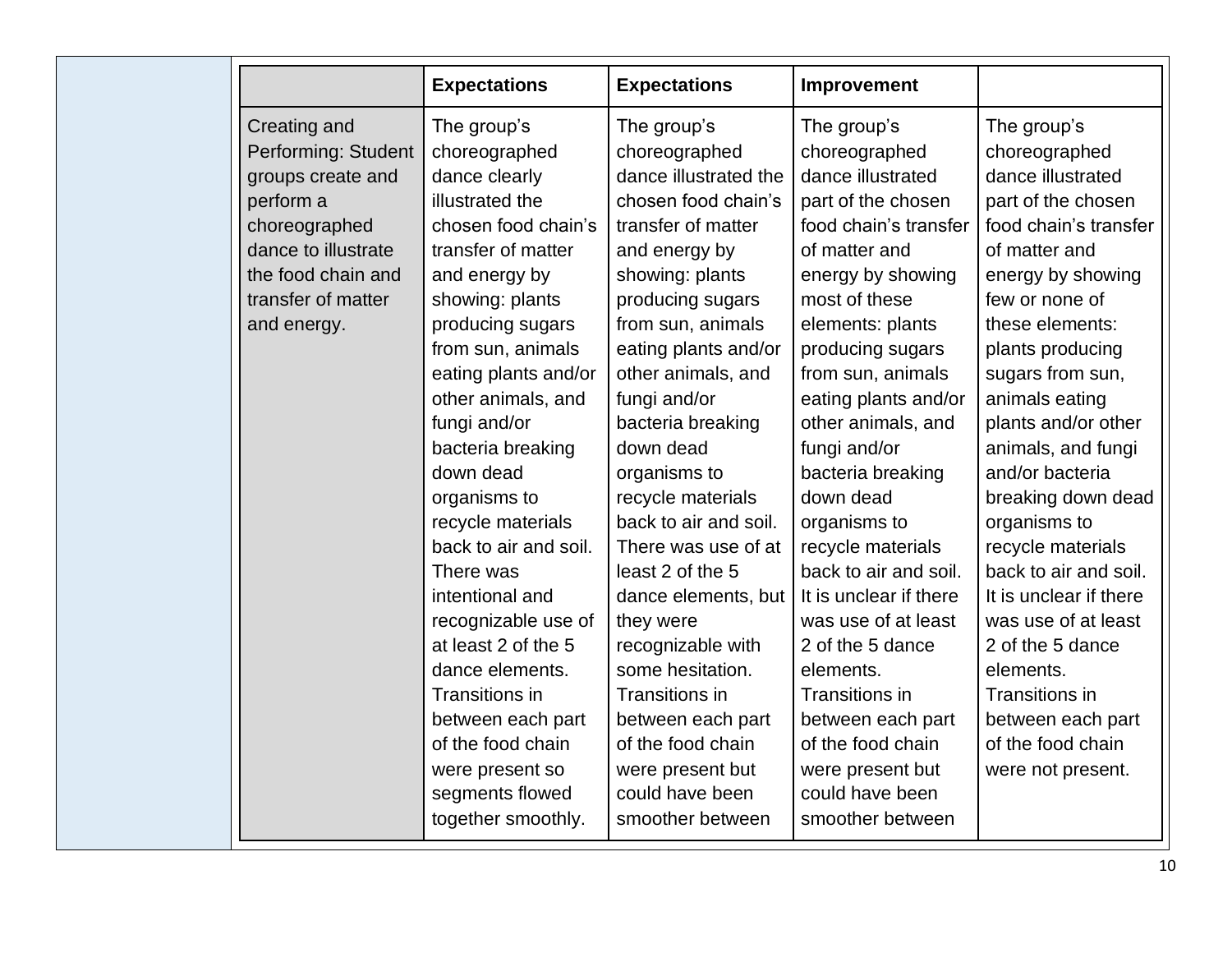|                                                                                                                      |                                                                                                                                                                                                                                                                                                                                                                                                                        | segments.                                                                                                                                                                                                                                                                                                                                                                                                                                                                                          | segments.                                                                                                                                                                                                                                                                                                                                                                                                                                                                     |                                                                                                                                                                                                                                                                                                                                                  |
|----------------------------------------------------------------------------------------------------------------------|------------------------------------------------------------------------------------------------------------------------------------------------------------------------------------------------------------------------------------------------------------------------------------------------------------------------------------------------------------------------------------------------------------------------|----------------------------------------------------------------------------------------------------------------------------------------------------------------------------------------------------------------------------------------------------------------------------------------------------------------------------------------------------------------------------------------------------------------------------------------------------------------------------------------------------|-------------------------------------------------------------------------------------------------------------------------------------------------------------------------------------------------------------------------------------------------------------------------------------------------------------------------------------------------------------------------------------------------------------------------------------------------------------------------------|--------------------------------------------------------------------------------------------------------------------------------------------------------------------------------------------------------------------------------------------------------------------------------------------------------------------------------------------------|
| Explaining and<br><b>Reflecting: Student</b><br>groups reflect,<br>revise, perform, and<br>explain their<br>choices. | The group<br>performed their<br>choreographed<br>dance two or more<br>times. The group<br>members took turns<br>explaining their<br>choices, noting how<br>elements of the<br>dance connected to<br>the chosen food<br>chain. The group<br>collaborated to<br>revise and perform<br>their dance again,<br>and took turns<br>explaining their<br>choices, including<br>reasoning if they<br>didn't make any<br>changes. | The group<br>performed their<br>choreographed<br>dance two or more<br>times. The group<br>members had some<br>hesitations when<br>taking turns<br>explaining their<br>choices, noting how<br>most elements of<br>the dance<br>connected to the<br>chosen food chain.<br>The group<br>collaborated to<br>revise and perform<br>their dance again,<br>and had some<br>hesitations when<br>taking turns<br>explaining their<br>choices, including<br>reasoning if they<br>didn't make any<br>changes. | The group<br>performed their<br>choreographed<br>dance at least once.<br>The group members<br>struggled to take<br>turns explaining<br>their choices, and<br>struggled to note<br>how elements of the<br>dance connected to<br>the chosen food<br>chain. The group<br>struggled to<br>collaborate to revise<br>and perform their<br>dance again, and<br>struggled to take<br>turns explaining<br>their choices,<br>including reasoning<br>if they didn't make<br>any changes. | The group<br>performed their<br>choreographed<br>dance once or not<br>at all. The group<br>members struggled<br>to take turns<br>explaining their<br>choices, and could<br>not note how<br>elements of the<br>dance connected to<br>the chosen food<br>chain. The group<br>did not collaborate<br>to revise and<br>perform their dance<br>again. |